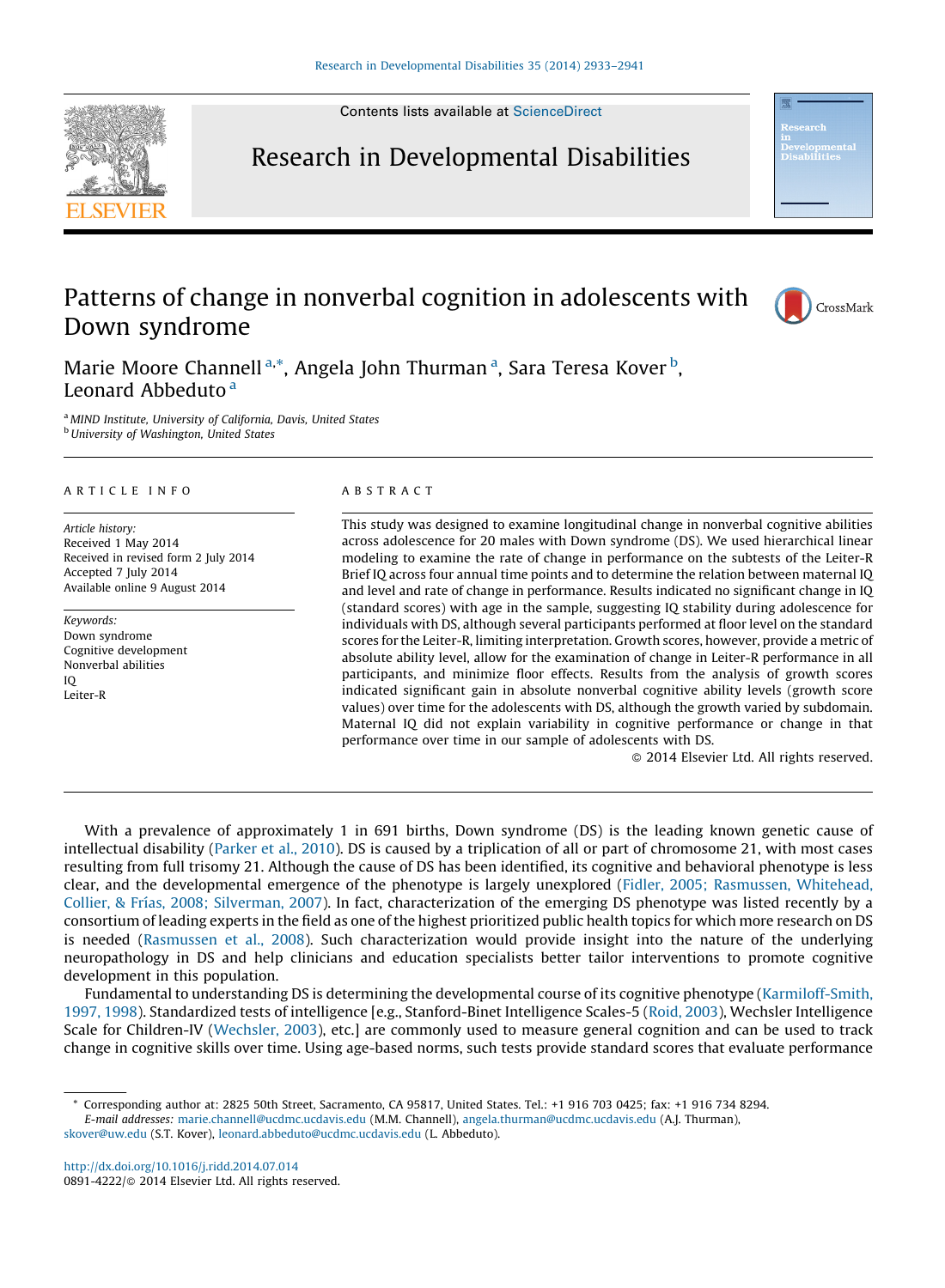relative to chronological age expectations. Thus, if an individual gains cognitive skills at the average rate expected for his or her chronological age, the standard score, or IQ, will remain stable over time. Raw scores or growth scores, however, can be more informative when tracking gain in skills over time, especially in populations where growth may occur slowly, because these scores reflect absolute level of ability. For example, in populations of individuals with intellectual disability, it is not uncommon for standard scores to decrease over time (Kover, Pierpont, Kim, Brown, & [Abbeduto,](#page-8-0) 2013). Unless an additional metric of cognitive ability is examined, it is unclear whether standard scores are decreasing because the rate of learning has slowed relative to age-matched typically developing peers, no acquisition of skills has occurred, or there has been regression. Raw scores can begin to answer this question because an increase in these scores represents gain in raw abilities; however, growth scores are more useful because they take into account item difficulty through scale corrections of raw scores and are comparable across ages (Roid & [Miller,](#page-8-0) 1997).

The primary aim of the present study was to map trajectories of nonverbal cognitive development across adolescence in individuals with DS. To do this, we used a prospective longitudinal design to track change in performance on the Leiter-R Brief IQ assessment (Roid & [Miller,](#page-8-0) 1997) annually over a three-year period. The Leiter-R measures cognition that is assessed nonverbally, thereby providing a means of measuring nonverbal cognition without the burden of linguistic comprehension or production, each of which is particularly impaired in individuals with DS ([Chapman](#page-7-0) & Hesketh, 2000). In order to determine if (1) the level of cognitive delay changed across time and (2) absolute levels of cognitive ability changed over time, we examined performance in terms of both standard scores and growth scores, respectively, on the Leiter-R.

Many researchers have described an IQ decline with age in individuals with DS, and this is a rather widely assumed phenomenon in the field of DS research. Longitudinal studies have documented a decrease in standard scores from various standardized IQ measures in individuals with DS (see reviews by Carr, 2005; Couzens, [Cuskelly,](#page-7-0) & Haynes, 2011). However, the majority of these studies have focused on young children with DS. These studies provide evidence for an early rapid decline in standard scores with age during infancy (Carr, 1970; Dameron, 1963; [Dicks-Mireaux,](#page-7-0) 1972; Piper & Pless, 1980) and early childhood (Carr, 1988; Share, Koch, Webb, & [Graliker,](#page-7-0) 1964), and on a variety of standardized tests [i.e., Bayley Scales of Infant Development [\(Bayley,](#page-7-0) 1969), California First Year ([Bayley,](#page-7-0) 1933), Griffiths Mental Scales ([Griffiths,](#page-7-0) 1954, [1970](#page-7-0)), Gesell Developmental Scales (Gesell & [Amatruda,](#page-7-0) 1941)]. A reasonable explanation for this early rapid decline is that during the first two to three years of life, typically developing infants demonstrate a surge in cognitive development ([Lamb,](#page-8-0) [Bornstein,](#page-8-0) & Teti, 2002). As this surge occurs, the differences between typically developing children and those with DS, who are acquiring new skills more slowly, become more pronounced, resulting in an increasing lag in standard scores for young children with DS. Evaluating that possibility, however, requires moving beyond standard scores to raw scores or, preferably, growth scores. Such data would provide a metric of how much gain in raw cognitive abilities occurs during this timeframe in young children with DS.

Cognitive development during later childhood and adolescence in individuals with DS is even less well understood. Adolescence is characterized by another surge in cognitive development in typical development ([Keating,](#page-8-0) 2004). However, such cognitive change has not been adequately studied in those with DS, with only two longitudinal studies directly addressing the topic (Carr, 1988; [Crombie](#page-7-0) & Gunn, 1998).

Carr [\(1988\)](#page-7-0) examined cognitive change across childhood and adolescence in a cohort of individuals with DS by comparing their standardized test scores at ages 4, 11, and 21 years. At age 4, participants were administered the Bayley Scales of Mental and Motor Development ([Bayley,](#page-7-0) 1969). They were administered the [Merrill-Palmer](#page-8-0) Scale (1948) at age 11 and the Leiter International Performance Scale (1980) at age 21. The group's standard scores at age 11 were significantly lower than their standard scores from age 4. However, there was no significant difference between standard scores at ages 11 and 21, suggesting that the rate of cognitive development was consistent with that expected for this chronological age period. This conclusion, however, is tentative at best due to the use of different standardized measures at each time point. The specific types of cognitive abilities assessed as well as the manner in which such abilities are measured vary dramatically across these tests. For instance, the Merrill-Palmer includes several verbal items and is administered with verbal instructions, whereas the Leiter is completely nonverbal in administration and the concepts measured. Given the known disparity between verbal and nonverbal test performance in individuals with DS (see Næss, Lyster, Hulme, & Melby-Lervåg, 2011), standard scores can be difficult to compare when different types of items (verbal and nonverbal) are used. However, it can be a major challenge in the design of longitudinal studies to find a single test that is appropriate for individuals with DS at different ages. For example, tests designed to assess early developmental skills are often not normed for older chronological ages because in typical development, adolescents or young adults would be expected to perform at ceiling on such a test. As a consequence, no chronological age norms are available on such tests for adolescents and young adults who have cognitive delays (e.g., DS) even though their mental ages fall within the range of the tests. Thus, the challenge in designing a longitudinal study of DS is to find a single standardized test that is normed across a wide enough age range and allows for the appropriate assessment of the cognitive delays observed in this population. A focus on cognitive change within a narrower time frame, such as during adolescence, is one way to circumvent this issue.

In their longitudinal study of cognition in school-age individuals with DS, [Crombie](#page-7-0) and Gunn (1998) used two standardized tests, both administered at multiple time points. Participants were administered the Stanford-Binet Intelligence Scale, Third Edition ([Terman](#page-8-0) & Merrill, 1972) at ages 11, 12, and 14 years, along with the Hiskey Nebraska Test of Learning Aptitude ([Hiskey,](#page-7-0) 1966), a measure of nonverbal cognition, at ages 11 and 12. Participants overall showed a significant increase in mental age (MA) equivalence scores at each time point for both measures, indicating gain in overall cognitive ability and in nonverbal cognitive ability over time. However, the psychometric properties of MA equivalence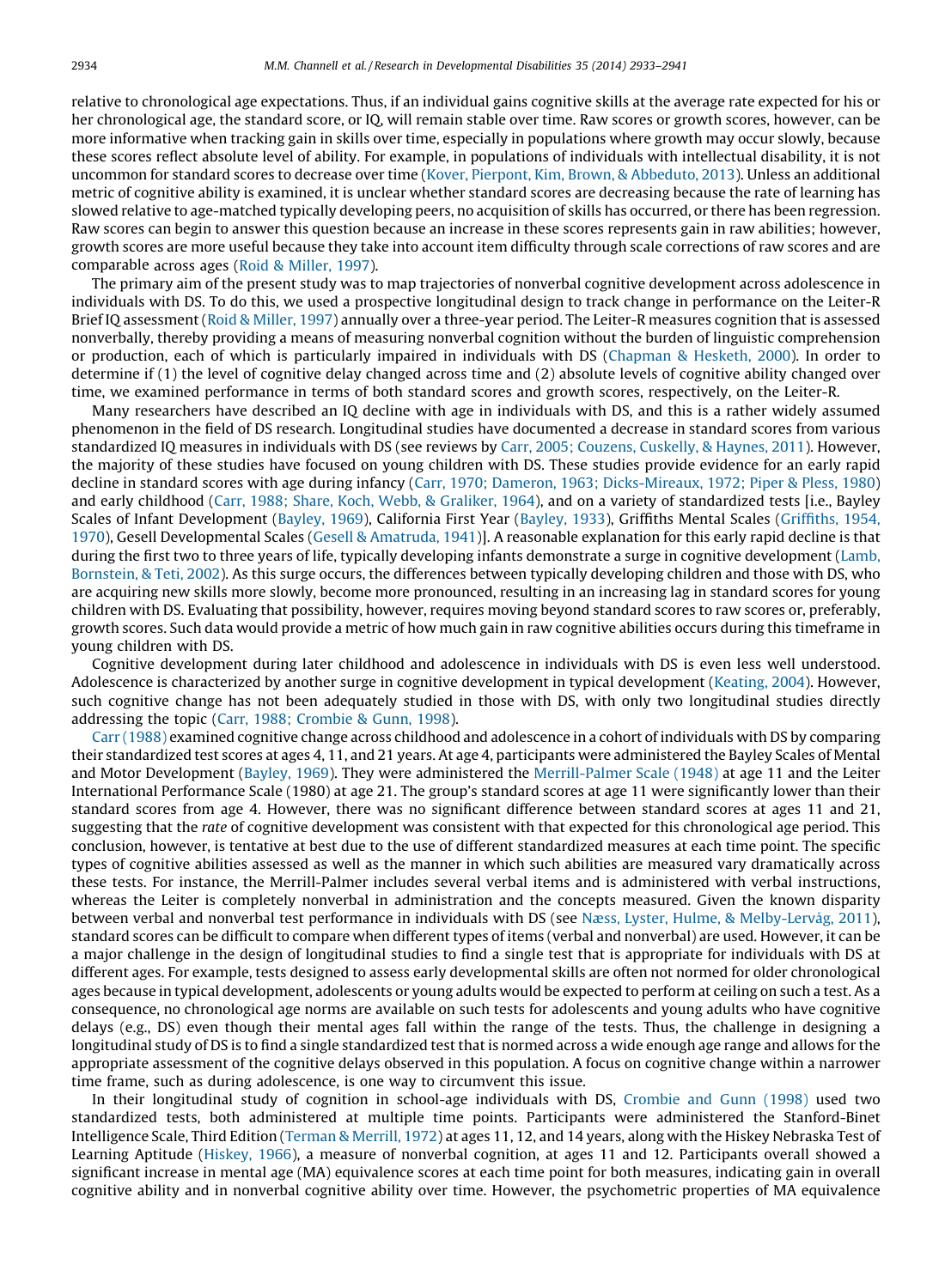scores limit comparisons across different chronological ages because these scores are not on an equal interval scale; in other words, a steady increase in performance does not correspond to a steady increase in MA. Further, no raw scores or standard scores were reported for [Crombie](#page-7-0) and Gunn's (1988) sample, making interpretation challenging.

Studies by Couzens et al. have included broad samples extending beyond adolescence but offer important insights into how studies of adolescence should be designed. [Couzens](#page-7-0) et al. (2011) examined longitudinal change in both verbal and nonverbal cognitive skills in cohorts of individuals with DS across a wide age range (from 4 to 24+ years). Not surprisingly, the authors observed an increase in raw scores on the Stanford Binet Intelligence Scale, Fourth Edition (SB:IV; [Thorndike,](#page-8-0) Hagen, & [Sattler,](#page-8-0) 1986) from childhood to early adulthood. However, because of the wide variability in the ages of participants as well as in the number and timing of the longitudinal assessments, few conclusions could be drawn about change in performance within the narrower window of adolescence. Nonetheless, it is noteworthy that there were differences in the rate of growth across subtests of the SB:IV, demonstrating the importance of examining separately the trajectories of development across the different domains measured by a single standardized measure of intelligence. Identifying differences across cognitive domains may provide clues to the specific difficulties in real-world functioning that limit performance on daily tasks and full participation in community life. Likewise, the present study examined trajectories of change in nonverbal cognition for each of the Leiter-R Brief IQ subtests (Roid & [Miller,](#page-8-0) 1997).

In follow up analyses to [Couzens](#page-7-0) et al.'s (2011) study, [Couzens,](#page-7-0) Haynes, and Cuskelly (2012) examined potential predictors of this cognitive change evidenced in individuals with DS. Specifically, they found several predictors of both level of performance at study entry and change in performance over time that varied across subtests, with aspects of child temperament (i.e., persistence) and maternal education predicting growth in the subtests measuring nonverbal abilities. Theirs was one of the first studies to identify predictors of cognitive development in individuals with DS. Additional research is needed to identify other potential genetic and environmental predictors of cognitive development within this population, especially during more well-defined developmental periods such as adolescence.

One potentially important predictor for cognitive development in DS is maternal IQ. In typical development, maternal IQ and child IQ are strongly linked, even beyond factors such as maternal education or quality of the home environment [\(Tong,](#page-8-0) Baghurst, Vimpani, & [McMichael,](#page-8-0) 2007). Although the evidence suggests that maternal IQ could play a role in determining child IQ through its genetic correlation, it is inconclusive because it is difficult to separate the genetic from all potential environmental factors that are closely linked to maternal IQ (e.g., access to early intervention, stress management strategies, differences in interpretation of preventative public health messages, etc.). Further, recent research points to potential epigenetic effects (i.e., environmental effects on genes) as well (Bird, [2007\)](#page-7-0), particularly in genetic syndromes associated with intellectual disability [\(Grafodatskaya,](#page-7-0) Chung, Szatmari, & Weksberg, 2010). Regardless of mechanism, maternal IQ is a strong predictor of cognitive ability in typically developing children. This link, however, has not yet been evaluated in DS. Thus, a secondary aim of the present study was to examine maternal IQ as a predictor of performance and growth in performance on each subtest of the Leiter-R in our sample of adolescents with DS. This is useful before determining the separate contributions of the genetic and environmental correlates of maternal IQ.

With the trajectory of cognitive development in DS still largely unknown, focused longitudinal studies of cognitive skills assessed by a consistent measure across time are needed to delineate the pattern of cognitive development within this population. In the present study, we aimed to accomplish this by examining longitudinal change in performance on the Brief IQ subtests of the Leiter-R across four annual time points in adolescents with DS. We also examined the relationship of maternal IQ to performance and growth in performance on the Leiter-R. For an even closer inspection of cognitive change in youth with DS, we mapped trajectories of performance separately for each of the four subtests of the Leiter-R Brief IQ assessment. Understanding these trajectories will provide more specific information about how different cognitive skills emerge during the adolescent period in DS. This should, in turn, aid clinicians in improving outcomes for individuals with DS by developing more targeted interventions to promote cognitive development and change these trajectories.

# 1. Method

## 1.1. Participants

Participants for the present study were drawn from a larger longitudinal project of children and adolescents with neurodevelopmental disorders, including DS, and they overlap with participants described in prior studies [\(Finestack,](#page-7-0) Sterling, & Abbeduto, 2013; Kover, McDuffie, Abbeduto, & Brown, 2012; Oakes, Kover, & [Abbeduto,](#page-7-0) 2013). The present study focused solely on the sample with DS and their biological mothers. Original study inclusion criteria for the participants with DS included a chronological age of 10–15 years and co-residence with their biological mothers at enrollment as well as parent report that the individual with DS used speech as the primary mode of communication, was a native English speaker, could produce atleast 3 word phrases in everyday speech, functioned generally at the kindergarten level or higher, and had no major uncorrected physical or sensory impairments that would interfere with the ability to perform in the project. We relied on parent report or, when available, physician diagnostic report of a diagnosis of DS. All but two participants in our final sample had a diagnosis of Trisomy 21; cause of DS (trisomy, mosaic, or translocation) was unknown for the other two participants. Participants were recruited through a university registry of families who have a child with a neurodevelopmental disorder and postings on websites and listservs of relevant parent support groups and organizations.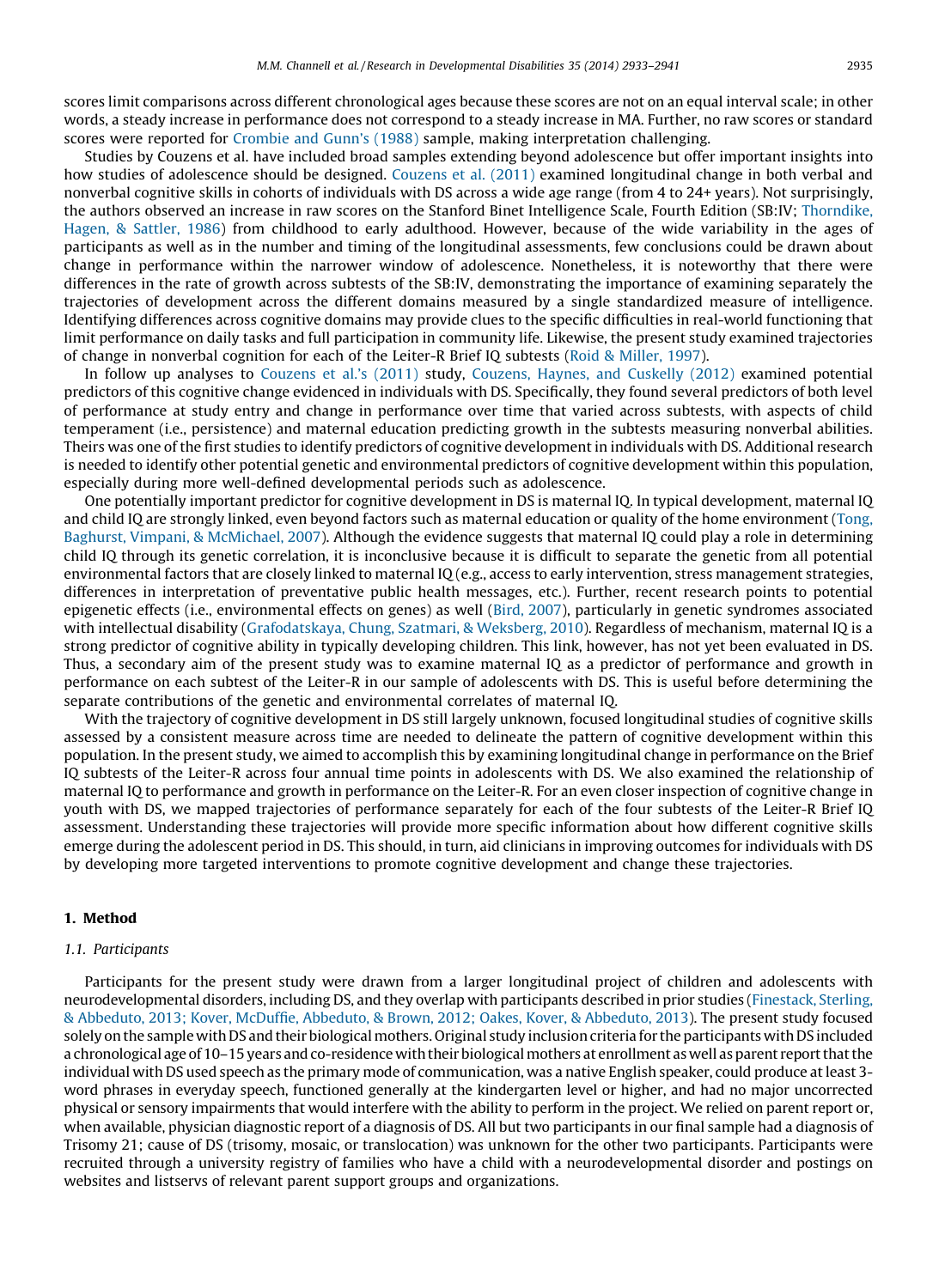A total of 30 individuals with DS (20 males; 10 females; M age =  $12.75$ ,  $SD = 1.73$ ) met study criteria, and they along with their biological mothers were enrolled; however, because of the specific aims of the larger project, only males were followed longitudinally. Thus, only the 20 males with DS (19 Caucasian, 1 Hispanic) and their biological mothers were included in the present analyses. The participants with DS completed annual assessments across three years for a total of up to four assessments. At the initial visit, mothers were administered an overall IQ assessment along with other measures not included in the present analyses. See Table 1 for descriptive statistics of the participants with DS and their mothers.

## 1.2. Measures

## 1.2.1. Dependent measure: nonverbal cognition

The Leiter International Performance Scale-Revised (Leiter-R; Roid & [Miller,](#page-8-0) 1997) is a standardized measure of nonverbal cognition normed for ages 2–21 years. Administration is nonverbal; examiners use pantomime to communicate instructions to examinees, and participants respond nonverbally (e.g., by moving a drawing into its place in a sequence). Each subtest consists of items of increasing difficulty as the administration progresses, and administration continues until the examinee reaches his or her ceiling score.

The four subtests of the Leiter-R Brief IQ screener were given to participants with DS at each of the four time points. The Figure Ground subtest required participants to visually search for stimulus drawings embedded in complex pictures and point to their location within the pictures. Form Completion required participants to mentally synthesize pieces of drawings in order to match them to whole drawings using manipulatives (foam shapes) or stimulus cards. In Sequential Order, participants had to detect visual sequences and select the manipulative (foam shape) or stimulus card containing the next stimulus in the sequence. In Repeated Patterns, participants had to detect patterns within visual stimuli and select the appropriate stimulus shape or card to continue the pattern. For each participant's initial assessment, the examiner chose a start point commensurate with the estimated ability level of the participant based on parent report and initial interaction with the participant. For subsequent time points, start points were determined from the participant's Leiter-R performance at the prior assessment.

We used growth scores and standard scores in analyses. Reported test–retest reliability for the Leiter-R Brief IQ screener is  $r = .88$ ; the Brief IQ screener correlates with the original Leiter IQ test ([Leiter,](#page-8-0) 1980) at  $r = .85$  and with the Performance IQ and Full Scale IQ of the Wechsler Intelligence Scale for Children, Third Edition (WISC-III; [Wechsler,](#page-8-0) 1991) at  $r = .85$ .

## 1.2.2. Predictor: maternal IQ

The Kaufman Brief Intelligence Test, Second Edition (KBIT-2; Kaufman & [Kaufman,](#page-8-0) 2004) was used to assess IQ, or general cognition, in the mothers of our participants with DS because the chronological age range of our mothers exceeded the upper boundary of the chronological age for the Leiter-R norming sample. The KBIT-2 is a standardized measure consisting of one nonverbal subtest (Matrices) that requires examinees to complete visual puzzles by selecting an option in a multiple-choice format and two verbal subtests that require examinees to point to pictures that represent words spoken aloud by the examiner (Verbal Knowledge) or provide verbal responses to questions read aloud by the examiner (Riddles). Items for each subtest increase in difficulty untilthe examinee reaches her ceiling score.We used a composite standard score to index IQ. According to the KBIT-2 manual, internal consistency reliability coefficients range from .89 to .96, and the KBIT-2 IQ correlates with the WAIS-III Full Scale IQ [\(Wechsler,](#page-8-0) 1997) for adults at  $r = 0.89$ . The KBIT-2 is normed for ages 4-90 years. We used the KBIT-2 rather than a measure of nonverbal intelligence because it is reasonable to assume that mothers can promote a child's nonverbal cognitive growth through both what they do and what they say when interacting with their children.

## 1.3. Data analysis

We used random intercept hierarchical linear models to estimate patterns of change in nonverbal cognition across the four time points in the participants with DS. Using HLM for Windows version 7.01 ([Raudenbush,](#page-8-0) Bryk, Cheong, Congdon, &

| Table 1<br>Participant characteristics at enrollment: means (standard deviations) and ranges. |               |               |
|-----------------------------------------------------------------------------------------------|---------------|---------------|
|                                                                                               | Mean (SD)     | Range         |
| Participants with DS                                                                          |               |               |
| Chronological age                                                                             | 12.88 (1.87)  | 10.16-15.93   |
| Mental age equivalent <sup>a</sup>                                                            | 4.70(0.73)    | $3.13 - 6.08$ |
| IQ <sup>a</sup>                                                                               | 41.58 (5.83)  | $36 - 54$     |
| Mothers                                                                                       |               |               |
| Chronological age                                                                             | 44.77 (6.54)  | 33.48-55.72   |
| IO <sub>p</sub>                                                                               | 110.00 (9.58) | $93 - 133$    |
| Education level <sup>c</sup>                                                                  | 3.65(0.59)    | $3 - 5$       |

<sup>a</sup> Leiter-R Brief IQ screener.

<sup>b</sup> K-BIT2 composite IQ.

 $c$  3: high school degree, 4: college degree, and 5: advanced degree.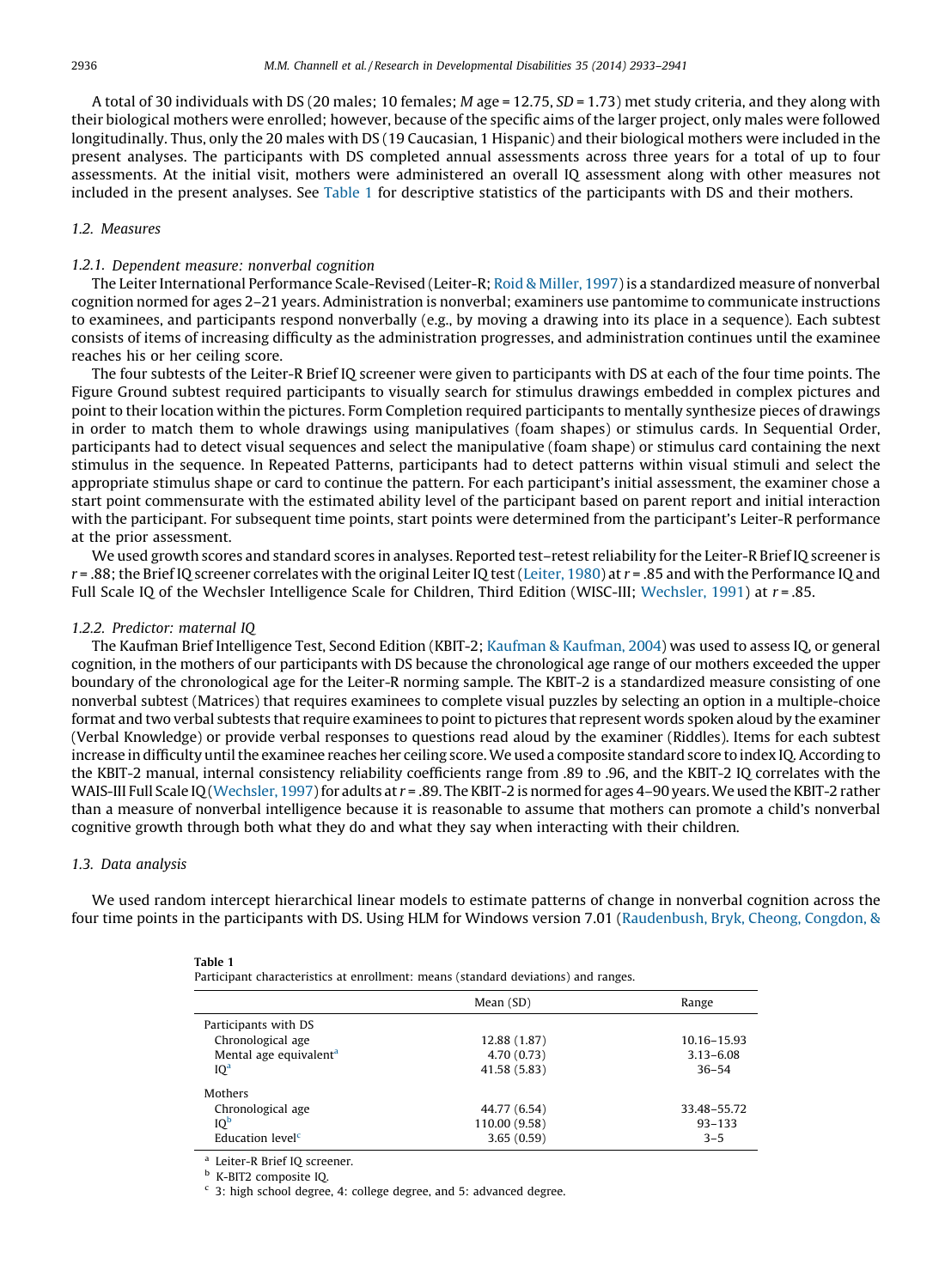du Toit, [2011](#page-8-0)), we entered Leiter-R scores as the outcome variable and chronological age as a Level-1 predictor. We utilized a variable-occasion design because chronological age varied across participants at onset (Time 1). We centered age at its grand mean (14 years) for ease of interpretation. Then, to determine if maternal IQ predicted ability level or rate of change in nonverbal cognition for the participants with DS, we entered the mothers' KBIT-2 Composite IQ scores as a Level-2 predictor variable. We estimated trajectories of Leiter-R scores across chronological age in five models, one predicting composite scores and four predicting each of the Leiter-R subtests.

# 2. Results

## 2.1. Preliminary analyses

For all models, there were 64 occasions across the 20 participants, with a total of 16 missing occasions across 9 of the participants. Each missing occasion was due to lack of administration of the Leiter-R at that time point because of noncompliance or study attrition; there were no partial Leiter-R administrations in this sample. There was not a significant difference in initial Leiter-R performance between the participants who had missing data (total growth score  $M = 459.44$ ,  $SD = 3.64$ ) and those without missing time points ( $M = 461.10$ ,  $SD = 9.50$ ),  $t(17) = 0.49$ ,  $p = .630$ . There was also no significant difference in initial chronological age between those with  $(M = 13.36, SD = 1.93)$  and without  $(M = 12.44, SD = 1.80)$  missing time points,  $t(17) = 1.08$ ,  $p = .296$ .

## 2.2. Trajectories of Leiter-R performance

#### 2.2.1. Composite scores

There was no significant change with age in Leiter-R Brief IQ scores (standard scores),  $t(18)$  =  $-0.35,$   $p$  = .729 (Fig. 1). It should be noted, however, that seven participants (37%) scored at floor at the Time 1 assessment. Thus, it was not possible to determine the true trajectories of change in standard scores for these individuals. However, floor effects were not an issue in the subsequent analyses utilizing growth scores.

There was a significant linear increase with age in composite growth score values from performance on the Leiter-R,  $t(18) = 4.62$ ,  $p < .001$ , with an average gain of 2.38 (SE = .52) points per year [\(Fig.](#page-5-0) 2). Maternal IQ (KBIT-2 IQ composite scores) was not a significant predictor of composite growth scores at intercept ( $p = .412$ ), nor was it a significant predictor of change in overall growth scores ( $p = .897$ ). See [Table](#page-5-0) 2 for Leiter-R growth scores at each time point.

### 2.2.2. Figure Ground

There was a significant linear increase in Leiter-R growth scores with age for the Figure Ground subtest,  $t(18) = 2.83$ ,  $p = .011$ . The average gain in growth scores was 1.93 (SE = .68) points per year. Maternal IQ was not a significant predictor of Leiter-R scores at intercept ( $p = .515$ ) or of growth in Leiter-R scores ( $p = .488$ ).



Fig. 1. Trajectories of Leiter-R Brief IQ standard scores among adolescents with Down syndrome. Each line represents an individual's trajectory of nonverbal cognitive standard scores across time.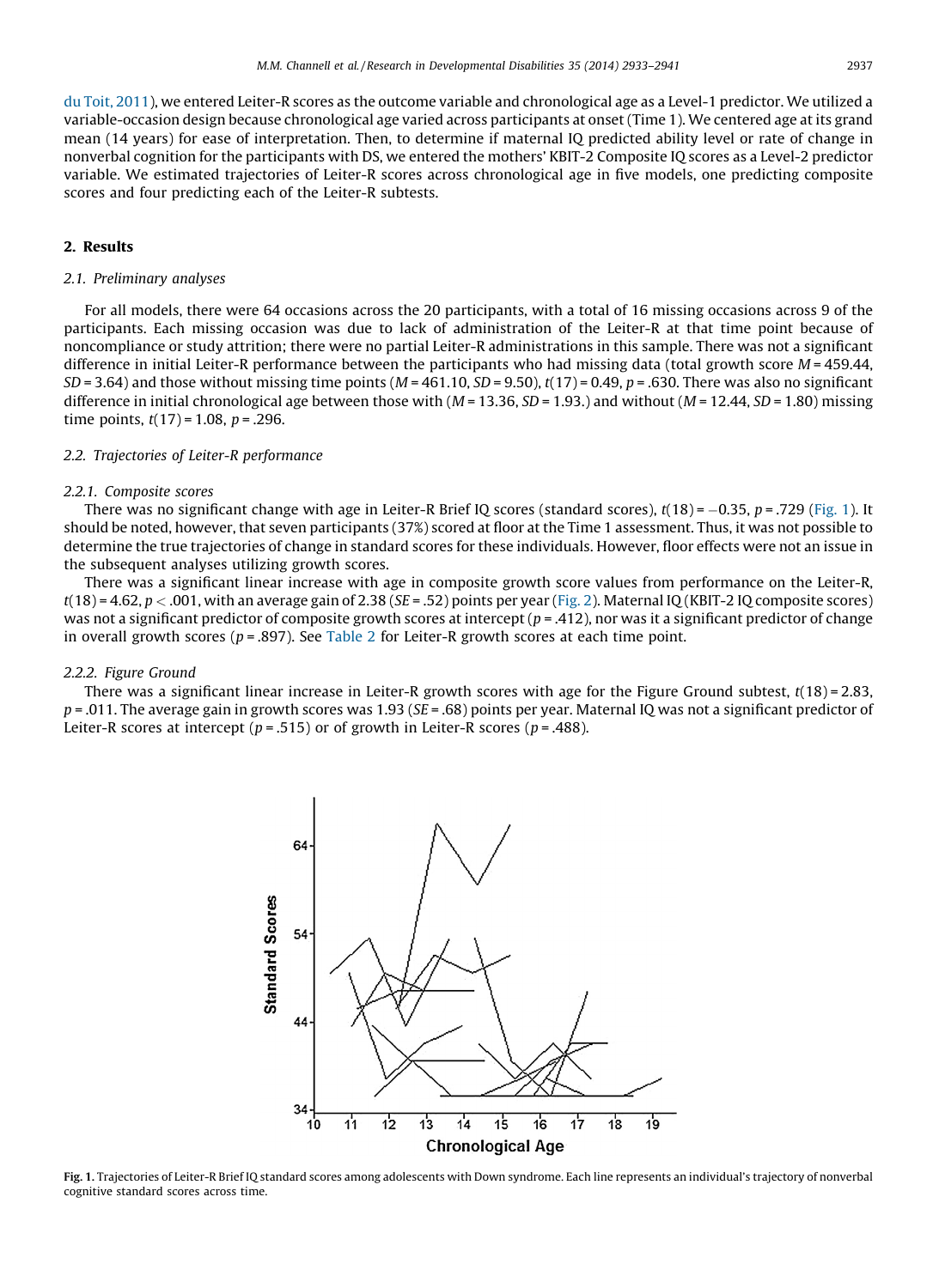<span id="page-5-0"></span>

Fig. 2. Trajectories of Leiter-R Brief IQ composite growth scores among adolescents with Down syndrome. Each line represents an individual's trajectory of nonverbal cognitive growth score values across time.

| Table 2                                                  |
|----------------------------------------------------------|
| Means and standard deviations of Leiter-R growth scores. |

|                        | Time 1         | Time 2         | Time 3         | Time 4         |
|------------------------|----------------|----------------|----------------|----------------|
|                        | $n = 19$       | $n = 17$       | $n = 15$       | $n = 13$       |
| Composite growth score | 460.32 (7.20)  | 463.29 (8.43)  | 465.33 (9.15)  | 469.54 (9.83)  |
| Figure Ground          | 462.00 (8.76)  | 465.82 (10.99) | 465.33 (13.05) | 471.00 (11.34) |
| Form Completion        | 466.32 (9.15)  | 470.29 (13.00) | 472.27 (11.54) | 475.31 (9.95)  |
| Sequential Order       | 451.53 (6.37)  | 450.71 (8.28)  | 455.40 (10.07) | 462.77 (13.00) |
| Repeated Patterns      | 462.21 (14.67) | 468.12 (12.30) | 469.40 (12.25) | 470.38 (16.01) |

Notes: Leiter-R Brief IQ composite growth scores are scaled from 372 to 548. Subtest growth score ranges = Figure Ground: 375–536; Form Completion: 391–526; Sequential Order: 405–541; Repeated Patterns: 414–529.

#### 2.2.3. Form Completion

There was no significant linear increase in Form Completion growth scores with age,  $t(18) = 1.99$ ,  $p = .062$ . Maternal IQ was not a significant predictor of Leiter-R scores at intercept ( $p = .330$ ) or of growth in Leiter-R scores ( $p = .765$ ).

## 2.2.4. Sequential Order

There was a significant linear increase in Sequential Order growth scores with age,  $t(18) = 2.97$ ,  $p = .008$ . The average gain in growth scores was 2.25 (SE = .76) points per year. Maternal IQ was not a significant predictor of Leiter-R scores at intercept  $(p = .518)$  or of growth in Leiter-R scores  $(p = .508)$ .

#### 2.2.5. Repeated Patterns

There was no significant linear increase in growth scores on Repeated Patterns with age,  $t(18) = 1.86$ ,  $p = .079$ . Again, maternal IQ was not a significant predictor of either Leiter-R scores at intercept ( $p = 0.859$ ) or of change in Leiter-R scores  $(p=.916).$ 

## 3. Discussion

We utilized a prospective longitudinal design to examine change in nonverbal cognition across four annual time points in adolescents with DS. In addition to determining overall change with age, we also focused on patterns of change across four subdomains of nonverbal cognition assessed by the Leiter-R Brief IQ battery. Finally, we examined whether maternal cognition predicted level or rate of change in cognition in their children with DS. This study was the first in-depth longitudinal examination of cognitive development focused solely on adolescence, a particularly important developmental period, in individuals with DS.

We used hierarchical linear modeling to estimate trajectories of Leiter-R scores across chronological age and to determine the influence of maternal cognition on these trajectories for each model. In the first model, to determine whether youth with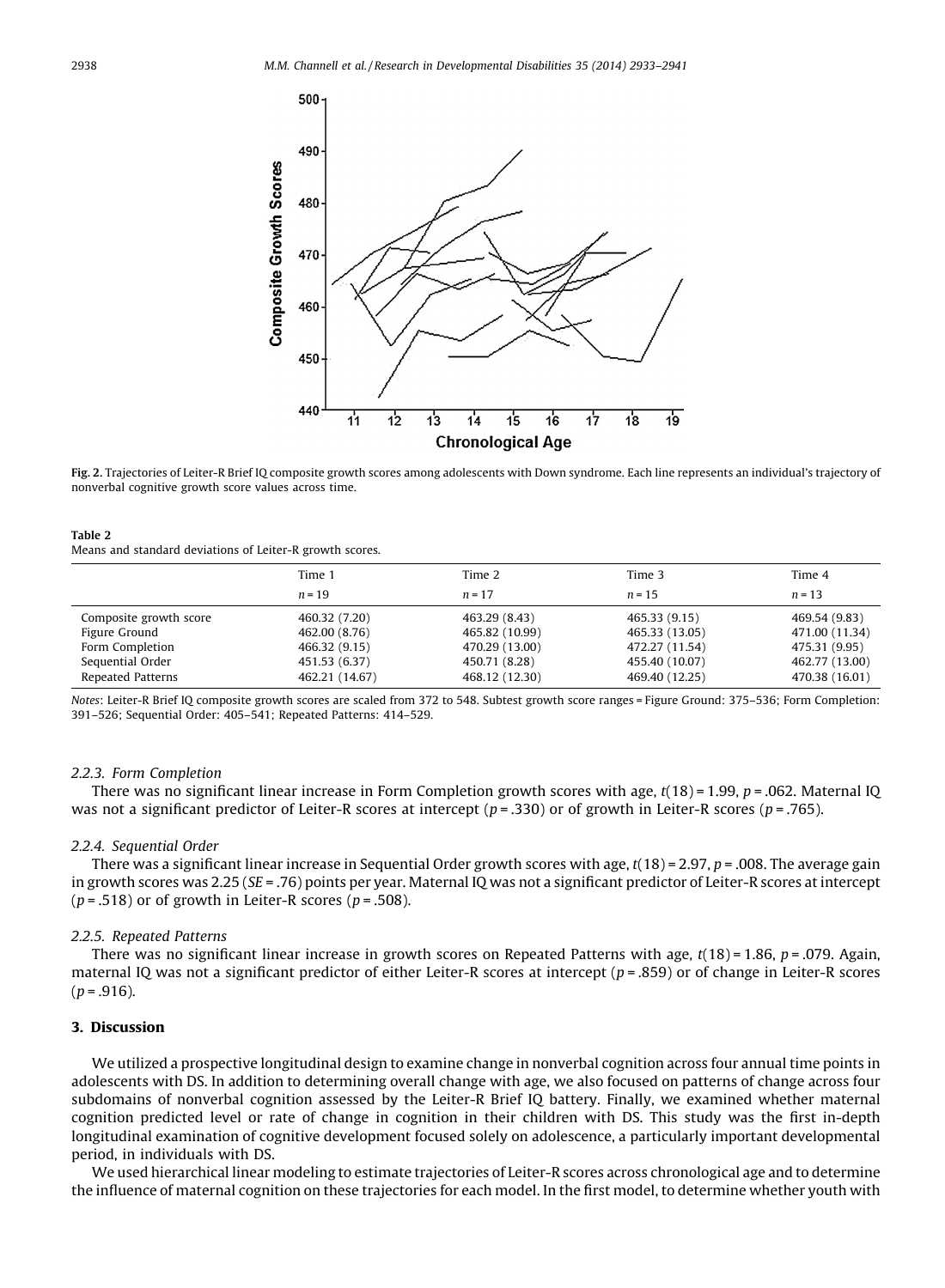DS demonstrated change in overall nonverbal cognitive ability relative to age-based norms over the three-year span (i.e., change in IQ), we estimated trajectories of standard scores. There was no significant change in standard scores, indicating that the rate of learning may not change during adolescence for our participants with DS. This is an intriguing finding given that prior studies have documented declines in IQ during other developmental periods in DS (see Carr, 2005; [Couzens](#page-7-0) et al., [2011](#page-7-0)). Caution should be used, however, when interpreting the present study's findings because 23–37% of the participants scored at the floor level of standard scores on the Leiter-R Brief IQ at each time point, which could mask the actual trajectories of IQ. In other words, we cannot accurately assess change in IQ standard scores across time for the participants who scored at floor level because a score at floor level reflects an IQ score either at, or indeterminately below, 36. Growth scores, however, provide a useful metric for observing absolute gain in nonverbal cognitive ability levels with age without the problematic floor effects often observed for standard scores. Thus, an examination of the change in growth scores is needed to clarify the findings for standard scores of our participants.

Consequently, we tested another model estimating trajectories of Leiter-R growth scores. There was a significant increase in composite growth scores across chronological age, indicating that youth with DS continued to develop general nonverbal cognitive abilities during adolescence. This illustrates that individuals with DS are learning and able to demonstrate new cognitive skills across adolescence, on average. This is not surprising given that we would expect cognitive growth and gain in raw ability levels during adolescence, a time period in which learning continues in typical development ([Keating,](#page-8-0) 2004). This finding paired with the finding of stable IQ across age suggests that, although delayed, many adolescents with DS may be gaining skills at a consistent rate during the adolescent period.

An analysis of the trajectories of Leiter-R Brief IQ subtest growth scores across chronological age provided information about how much the participants with DS gained in each of four nonverbal cognitive domains. These analyses indicated a statistically significant increase in scores for Figure Ground and Sequential Order; there was no significant increase in Form Completion or Repeated Patterns scores, although both of these effects could be considered marginally significant. This pattern of change across subtests suggests significant gain in the ability to perform tasks requiring visual organization and deductive reasoning, but with rather minimal, non-significant gain in the ability to perform on tasks requiring fluid reasoning and inductive reasoning (Roid & [Miller,](#page-8-0) 1997). These results provide a hint that the latter may be areas of relative difficulty in the cognitive domain for individuals with DS.

Clinically, fluid reasoning and inductive skills are important in strategic problem-solving, abstracting and generalizing rules, and other higher-order learning processes, particularly in novel situations. These skills are utilized across a variety of contexts that require reasoning, planning, and decision making (e.g., academic performance, social interaction, etc.). During social interaction, for example, an individual must not only be able to attend to and interpret social input (i.e., another person's behavioral expressions) but also reason through multiple scenarios and hypothetical outcomes, compare them to his or her own goals, and arrive at a decision on how to react behaviorally (Crick & [Dodge,](#page-7-0) 1994). In an academic setting, fluid reasoning and inductive reasoning skills are heavily recruited, particularly during mathematics and reading comprehension (Cattell, Barton, & [Dielman,](#page-7-0) 1972). The interpretation that, compared to lower-order form perception and visual-spatial processing, fluid reasoning skills are an area of relative difficulty for individuals with DS, however, is tentative because trajectories of these skills were not directly compared and because it is unknown whether we should expect equivalent gain across all four Leiter-R subdomains during the adolescent period. Future research is needed to determine whether there is a relative deficit in the acquisition of fluid reasoning and inductive skills for school-age individuals with DS, especially given the clinical and educational implications of these abilities.

There was a wide range of inter-individual variability within our sample, reflecting the heterogeneity of the DS phenotype. Despite such heterogeneity, the trends that emerged in the present study also suggest some continuity to the cognitive developmental phenotype within this disorder, at least across the adolescent period. To account for some of the individual variation, we tested the influence of maternal IQ on level and rate of growth in the cognitive abilities of the participants with DS. One prior study has examined the relation between family demographic variables and cognitive abilities in individuals with DS across a broad age range. In particular, [Couzens](#page-7-0) et al. (2012) found that maternal education level was one of the significant predictors of child general cognitive ability (verbal and nonverbal). However, until now no study has specifically examined the relation between maternal cognition and child nonverbal cognitive ability in DS. In typical development, maternal IQ is a strong predictor of child IQ, even beyond the influence of demographic factors such as socioeconomic status (Tong et al., [2007](#page-8-0)). This relationship is often attributed to genetics, although potential environmental effects of maternal IQ (e.g., access to early intervention services, stress management strategies, preventative healthcare, etc.) cannot be ignored. In the present study, we found that maternal IQ did not significantly predict level of or change in general nonverbal cognitive ability or in any of the subdomains. It may be that other genetic and environmental factors are more crucial than maternal IQ in determining child cognitive outcomes for youth with DS. For example, the unique educational environments and intervention experiences of individuals with DS may interact with the overexpression of chromosome 21 associated with the genetic disorder to uniquely influence the development of underlying neurological processes that influence cognition ([Silverman,](#page-8-0) 2007). More research is needed, however, to specify such potential factors. It is worth noting that, because we were interested in determining whether the general construct of intelligence (i.e., IQ), rather than individual task performance, of mothers predicted nonverbal cognition in children with DS, we used different instruments to assess maternal and child IQ. It is, therefore, possible that research studies evaluating maternal and child cognitive performance on the same test would result in a stronger relationship.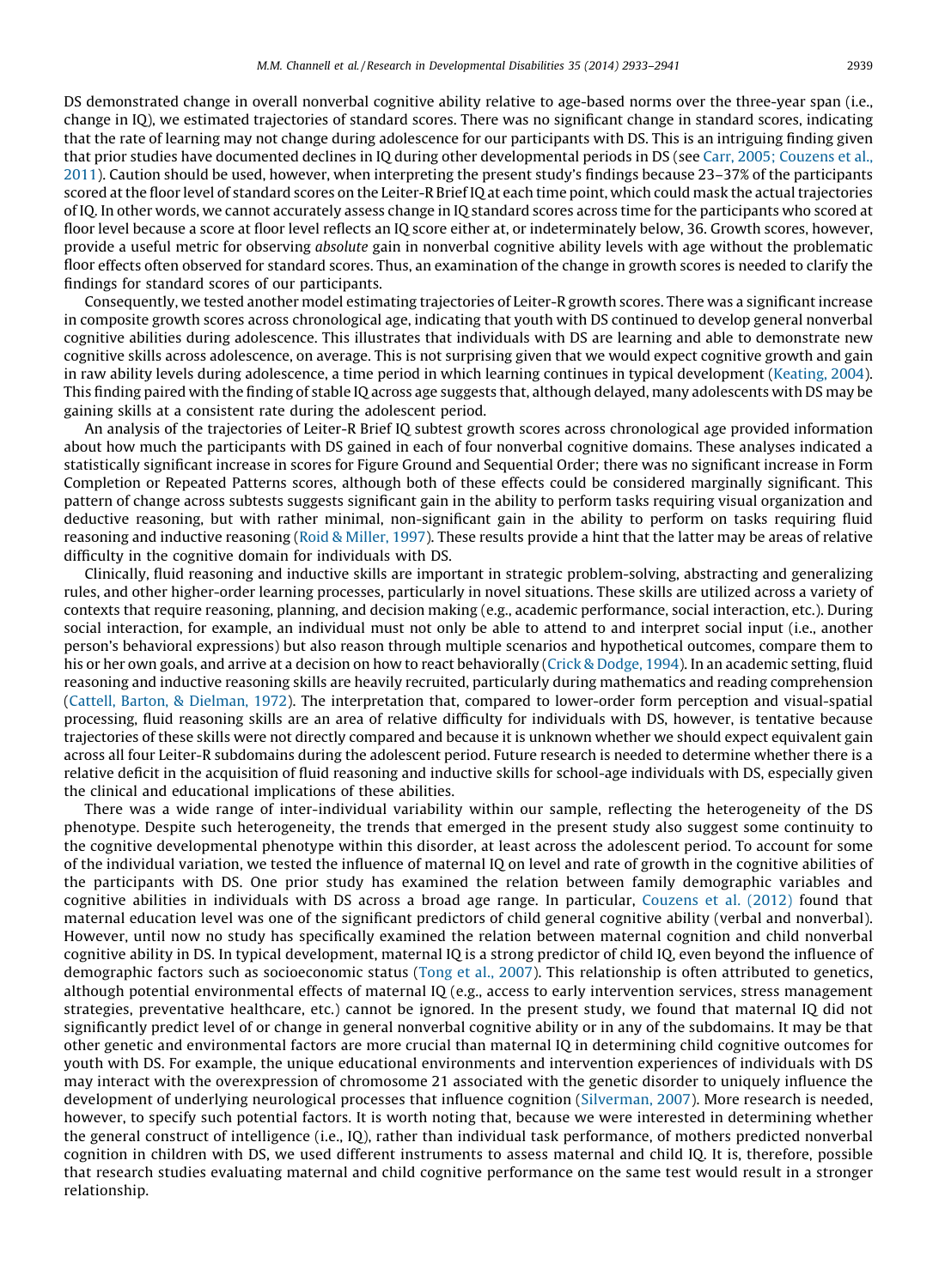<span id="page-7-0"></span>The findings of this study have several implications. First, they demonstrate that, not surprisingly, many individuals with DS do continue to make gains in nonverbal cognitive abilities throughout the adolescent years and likely well beyond. This statistically significant growth was observed in the examination of change in composite growth scores over time. It is important to remember, however, that our examination of change in standard scores over time did not yield statistically significant results, indicating that the growth trajectories of raw abilities increased at a rate that did not differ from chronological age norms. Future research should confirm this with standardized tests that are normed more than four standard deviations below the mean or include experimental extended norms that can circumvent the issue of floor effects for standard scores (see Hessl et al., 2009). Second, although the participants with DS demonstrated significant growth in composite nonverbal ability scores, a pattern of differential growth emerged when examining trajectories by subdomain. This pattern sheds light on potential strengths and difficulties of youth with DS from a phenotypic perspective, and if confirmed by future research, suggests potential areas to target with clinical interventions. Future studies should examine how much growth is expected in these subdomains during adolescence to confirm this possible profile of strengths and difficulties in DS. If future research confirms that fluid reasoning, for example, is a specific domain of weakness for individuals with DS, then interventions that target component skills, such as working memory, attention shifting, or other executive functions associated with fluid reasoning performance, may prove beneficial. Such interventions, however, should be multi-faceted and target several domains of the DS phenotype that are found to be relative areas of difficulty. Therefore, our study serves as only a starting point for research on the cognitive developmental phenotype of DS. More research is needed to examine trajectories of other domains of cognitive functioning beyond the four nonverbaltests used in the present study. Comparisons of growth scores and standard scores as a function of domain will yield a more complete understanding of how cognitive abilities change with chronological age for these individuals. Additionally, future research should focus on developmental periods beyond adolescence, as it is likely that relative growth in cognition changes across development for individuals with DS. Such information will provide the foundation for designing future interventions and educational programs to enhance cognitive development in this population.

## Acknowledgements

We would like to especially thank the families who participated in our study. This research was supported by National Institutes of Health grants R01 HD024356 and U54 HD079125. Leonard Abbeduto has received financial support to develop and implement outcome measures for clinical trials from F. Hoffman-LaRoche Ltd., Roche TCRC Inc., and Neuren Pharmaceuticals Ltd. No other authors have financials disclosures to make.

#### References

Bayley, N. (1933). The California First-Year Mental Scale. Berkley, CA: [University](http://refhub.elsevier.com/S0891-4222(14)00284-4/sbref0005) of California Press.

Bayley, N. (1969). Bayley Scales of Infant Development. New York: [Psychological](http://refhub.elsevier.com/S0891-4222(14)00284-4/sbref0010) Corporation.

Bird, A. (2007). Perceptions of [epigenetics.](http://refhub.elsevier.com/S0891-4222(14)00284-4/sbref0015) Nature, 24, 396–398.

Carr, J. (1970). Mental and motor [development](http://refhub.elsevier.com/S0891-4222(14)00284-4/sbref0020) in young mongol children. Journal of Mental Deficiency Research, 14, 205–220.

Carr, J. (1988). Six weeks to twenty-one years old: A [longitudinal](http://refhub.elsevier.com/S0891-4222(14)00284-4/sbref0025) study of children with Down's syndrome and their families. Journal of Child Psychology and [Psychiatry,](http://refhub.elsevier.com/S0891-4222(14)00284-4/sbref0025) 29, 407–431.

Carr, J. (2005). Stability and change in cognitive ability over the life span: A comparison of [populations](http://refhub.elsevier.com/S0891-4222(14)00284-4/sbref0030) with and without Down's syndrome. Journal of Intellectual [Disability](http://refhub.elsevier.com/S0891-4222(14)00284-4/sbref0030) Research, 49, 915–928.

Cattell, R. B., Barton, K., & Dielman, T. E. (1972). Prediction of school [achievement](http://refhub.elsevier.com/S0891-4222(14)00284-4/sbref0035) from motivation, personality, and ability measures. Psychological Reports, 30, 35– [43.](http://refhub.elsevier.com/S0891-4222(14)00284-4/sbref0035)

Chapman, R. S., & Hesketh, L. J. (2000). Behavioral phenotype of individuals with Down syndrome. Mental Retardation and [Developmental](http://refhub.elsevier.com/S0891-4222(14)00284-4/sbref0040) Disabilities Research [Reviews,](http://refhub.elsevier.com/S0891-4222(14)00284-4/sbref0040) 6, 84–95.

Couzens, D., Cuskelly, M., & Haynes, M. (2011). Cognitive development and Down syndrome: Age-related change on the [Stanford-Binet](http://refhub.elsevier.com/S0891-4222(14)00284-4/sbref0045) Test (Fourth Edition). American Journal on Intellectual and [Developmental](http://refhub.elsevier.com/S0891-4222(14)00284-4/sbref0045) Disabilities, 116, 181–204.

Couzens, D., Haynes, M., & Cuskelly, M. (2012). Individual and [environmental](http://refhub.elsevier.com/S0891-4222(14)00284-4/sbref0050) characteristics associated with cognitive development in Down syndrome: A [longitudinal](http://refhub.elsevier.com/S0891-4222(14)00284-4/sbref0050) study. Journal of Applied Research in Intellectual Disabilities, 25, 396–413.

Crick, N. R., & Dodge, K. A. (1994). A review and reformulation of social [information-processing](http://refhub.elsevier.com/S0891-4222(14)00284-4/sbref0055) mechanisms in children's social adjustment. Psychological Bulletin, 115, [74–101.](http://refhub.elsevier.com/S0891-4222(14)00284-4/sbref0055)

Crombie, M., & Gunn, P. (1998). Early [intervention,](http://refhub.elsevier.com/S0891-4222(14)00284-4/sbref0060) families, and adolescents with Down syndrome. International Journal of Disability, Development and Education, 45, [253–281.](http://refhub.elsevier.com/S0891-4222(14)00284-4/sbref0060)

Dameron, L. E. (1963). [Development](http://refhub.elsevier.com/S0891-4222(14)00284-4/sbref0065) of intelligence of infants with mongolism. Child Development, 34, 733–738.

Dicks-Mireaux, M. J. (1972). Mental [development](http://refhub.elsevier.com/S0891-4222(14)00284-4/sbref0070) of infants with Down's syndrome. American Journal of Mental Deficiency, 77, 26–32.

Fidler, D. J. (2005). The emerging Down syndrome behavioral phenotype in early childhood: [Implications](http://refhub.elsevier.com/S0891-4222(14)00284-4/sbref0075) for practice. Infants & Young Children, 18, 86-103. Finestack, L. H., Sterling, A. M., & Abbeduto, L. (2013). [Discriminating](http://refhub.elsevier.com/S0891-4222(14)00284-4/sbref0080) Down syndrome and fragile X syndrome based on language ability. Journal of Child Language,

40, [244–265.](http://refhub.elsevier.com/S0891-4222(14)00284-4/sbref0080) Gesell, A., & Amatruda, C. (1941). [Developmental](http://refhub.elsevier.com/S0891-4222(14)00284-4/sbref0085) diagnosis. New York: Paul B Hoeber Inc.

Grafodatskaya, D., Chung, B., Szatmari, P., & Weksberg, R. (2010). Autism spectrum disorders and [epigenetics.](http://refhub.elsevier.com/S0891-4222(14)00284-4/sbref0090) Journal of the American Academy of Child & Adolescent [Psychiatry,](http://refhub.elsevier.com/S0891-4222(14)00284-4/sbref0090) 49, 794–809.

Griffiths, R. (1954). The abilities of babies. A study in mental [measurement](http://refhub.elsevier.com/S0891-4222(14)00284-4/sbref0095). London: University of London Press.

Griffiths, R. (1970). The abilities of young children. A [comprehensive](http://refhub.elsevier.com/S0891-4222(14)00284-4/sbref0100) system of mental measurement for the first eight years of life. London: Child Development Research [Centre](http://refhub.elsevier.com/S0891-4222(14)00284-4/sbref0100).

Hessl, D., Nguyen, D. V., Green, C., Chavez, A., Tassone, F., Hagerman, R. J., et al. (2009). A solution to limitations of cognitive testing in children with [intellectual](http://refhub.elsevier.com/S0891-4222(14)00284-4/sbref0105) disabilities: The case of fragile X syndrome. Journal of [Neurodevelopmental](http://refhub.elsevier.com/S0891-4222(14)00284-4/sbref0105) Disorders, 1, 33–45.

Hiskey, M. S. (1966). Manual for the [Hiskey–Nebraska](http://refhub.elsevier.com/S0891-4222(14)00284-4/sbref0110) Test of Learning Aptitude. Lincoln, NE: Union College Press.

Karmiloff-Smith, A. (1997). Crucial differences between developmental cognitive neuroscience and adult [neuropsychology.](http://refhub.elsevier.com/S0891-4222(14)00284-4/sbref0115) Developmental Neuropsychology, 13, [513–524](http://refhub.elsevier.com/S0891-4222(14)00284-4/sbref0115).